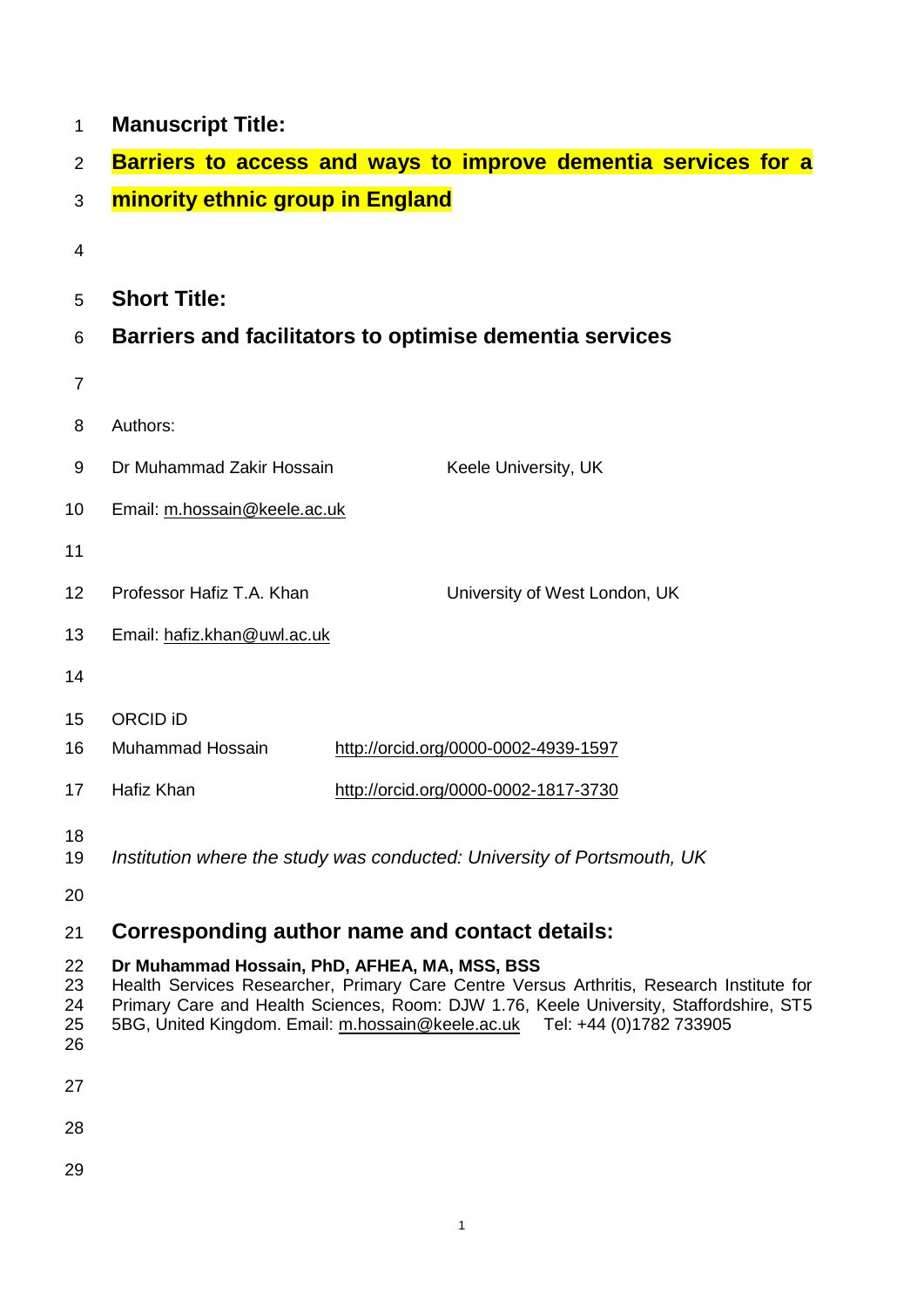#### **ABSTRACT**

 **Rationale, aims and objectives:** Much emphasis has been placed on the lack of awareness and understanding of dementia that exist within the ethnic minority groups in the UK. There has been a continual dearth of research, however, among the ethnic minority carers about reducing barriers to accessing services and optimising engagements with religiously tailored interventions. This paper reports findings from a qualitative study that examined the barriers to healthcare service use in Bangladeshi ethnic minority population.

 **Method:** This analysis piece draws on findings from a doctoral level research study of understanding dementia among the Bangladeshi community in England. The doctoral research which informed this paper was gathered in two distinct phases: 1) focus group 11 discussions and 2) semi-structured qualitative interviews. All data were audio-recorded and 12 analysed using thematic analysis. The NVivo qualitative software was utilised to simplify the

13 thematic analysis, including transcribing, coding, and interpreting the emergent themes.

 **Results:** Some barriers arose out of their religious and cultural beliefs and practices, other barriers related to the complexity of the healthcare system. Gender based caregiving interferes with their religious ideologies while religiously appropriate services are of precise importance when investigating access to services. **Conclusion:** The findings provide understanding into the development of seeking healthcare

 services within the mainstream services and it may serve to give a useful direction to future 20 enquiry.

- *Keywords: dementia, carers, coping, barriers, ethnicity, healthcare*
- 

#### **INTRODUCTION**

24 The number of people living with dementia globally is currently estimated at 50 million [1-2]. 25 However, the global number of people living with dementia is steadily increasing and this figure 26 is likely to reach 150 million by 2050 [3]. People with dementia generally require high levels of 27 care, most care for people living with dementia is provided by family carers. There are nearly 700, 000 informal carers (friends and family members) in Britain provide care to their relatives with dementia [4]. Without caregivers' support, people with dementia would find it very difficult to cope with their symptoms and changes in behaviour as well as performing their day-to-day tasks. Caring for a family member with dementia is linked with increased burden and strain. 32 Family caregivers of people with dementia **sometimes** become invisible, often called the 'hidden patients' within the family due to their demanding and stressful caring responsibilities [5]. Able to understand and effectively managing with the adversities and difficulties of caring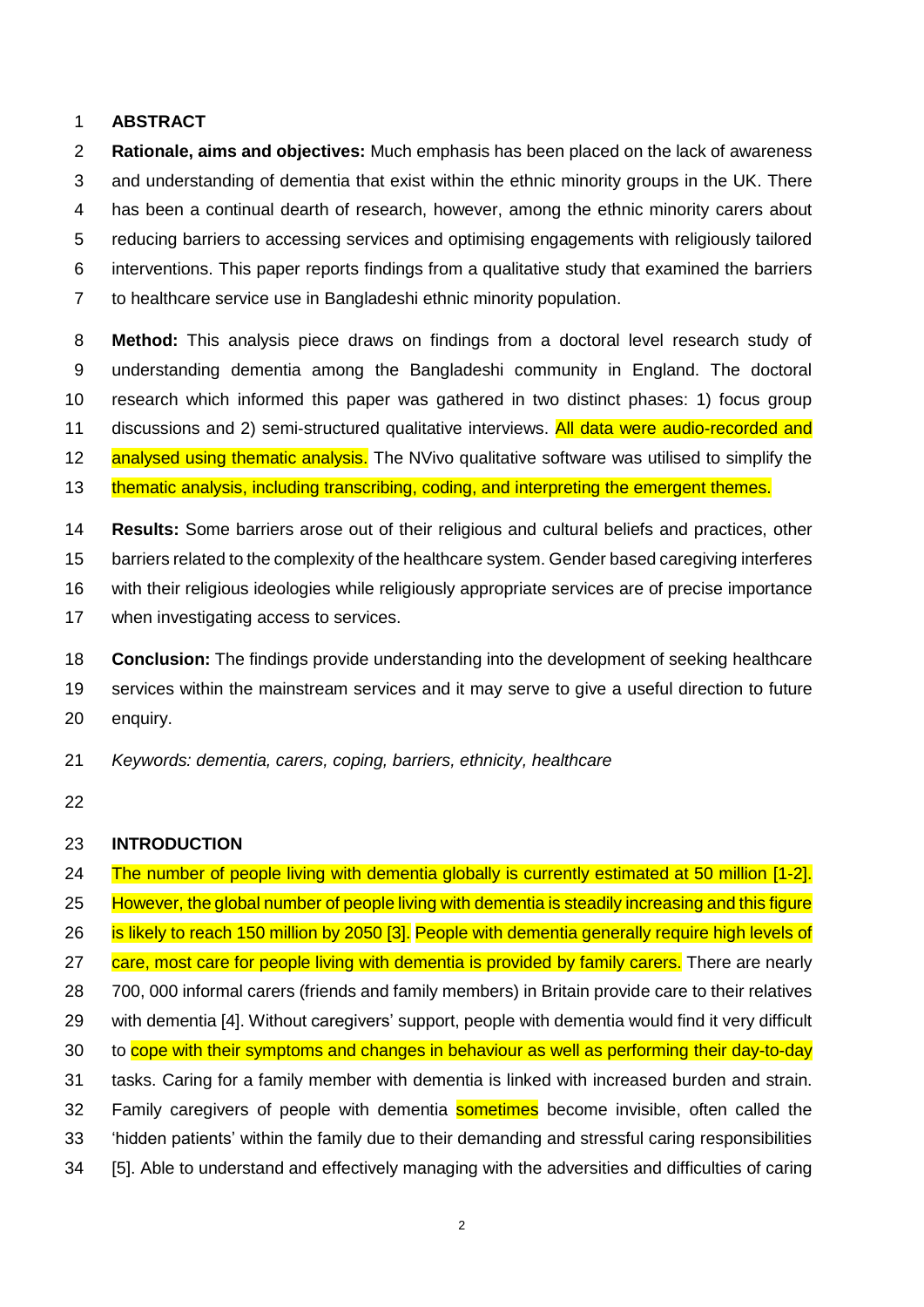may help to avoid caregiver burnout and reduce the effects of stress. Despite the demands of caring, available evidence suggests that compared to their White counterparts, the uptake of formal support services is very low among the Black and Minority Ethnic (BME) carers [6-7]. The BME caregivers' specific needs and barriers to accessing services may be complex and 5 different from their White British counterparts which remain largely unknown as little research has specifically focussed on BME caregivers.

### **Bangladeshi ethnic group in the UK**

 British Bangladeshis are the fastest-growing ethnic minority population in the UK [8]. International migrants from Bangladesh are inclined to live permanently in the Western developed world, i.e., the UK followed by the United States, Canada, Italy, and Australia and so on. Currently, the number of Bangladeshis is estimated to be some 451,529 in England 13 and Wales [9-10], which is a 57% increase from the 283,063 recorded in 2001. **Bangladeshi** 14 immigrants are mostly concentrated in the inner London boroughs such as Tower Hamlets, Newham, Camden and Southwark. There are also large numbers of Bangladeshi population living in Birmingham, Manchester, Oldham, Luton, Bradford, Cardiff and Portsmouth.

## **Religion and caregiving**

 More than 90 per cent Bangladeshis are Muslim in the UK [11]. Understand religion is an integral part of understanding contemporary social life, health and ageing among the Bangladeshis, either in the countries to which they immigrated or in their countries of origin. Religion is a real and continuing social force in the lives of the Bangladeshis, with greater emphasis on their public rituals and festivals [12]. Religion has also a strong influence in public culture and social change in Bangladesh including politics, gender relations, socioeconomic inequality and health. In Britain, religious beliefs intertwine with their knowledge, perception, and attitude towards mental health and other conditions [13-14]. Religion adequately reflects the ethnic and cultural diversity about dementia or other mental illnesses among the Bangladeshi community.

 Religious obligation to care is a strong influential element in the dementia caring role among South Asian communities. Evidence found that most South Asian traditional carers possessed strong religious values. These religious values offered internal personal support and peace of mind for the family carers through the difficult journey of caring for their loved ones with dementia [15-20]. These studies reported that family carers were fulfilling religious duties toward their elderly relatives with dementia as well as toward God by providing care, which was the normal and expected thing to do as a truly religious person. Previous studies also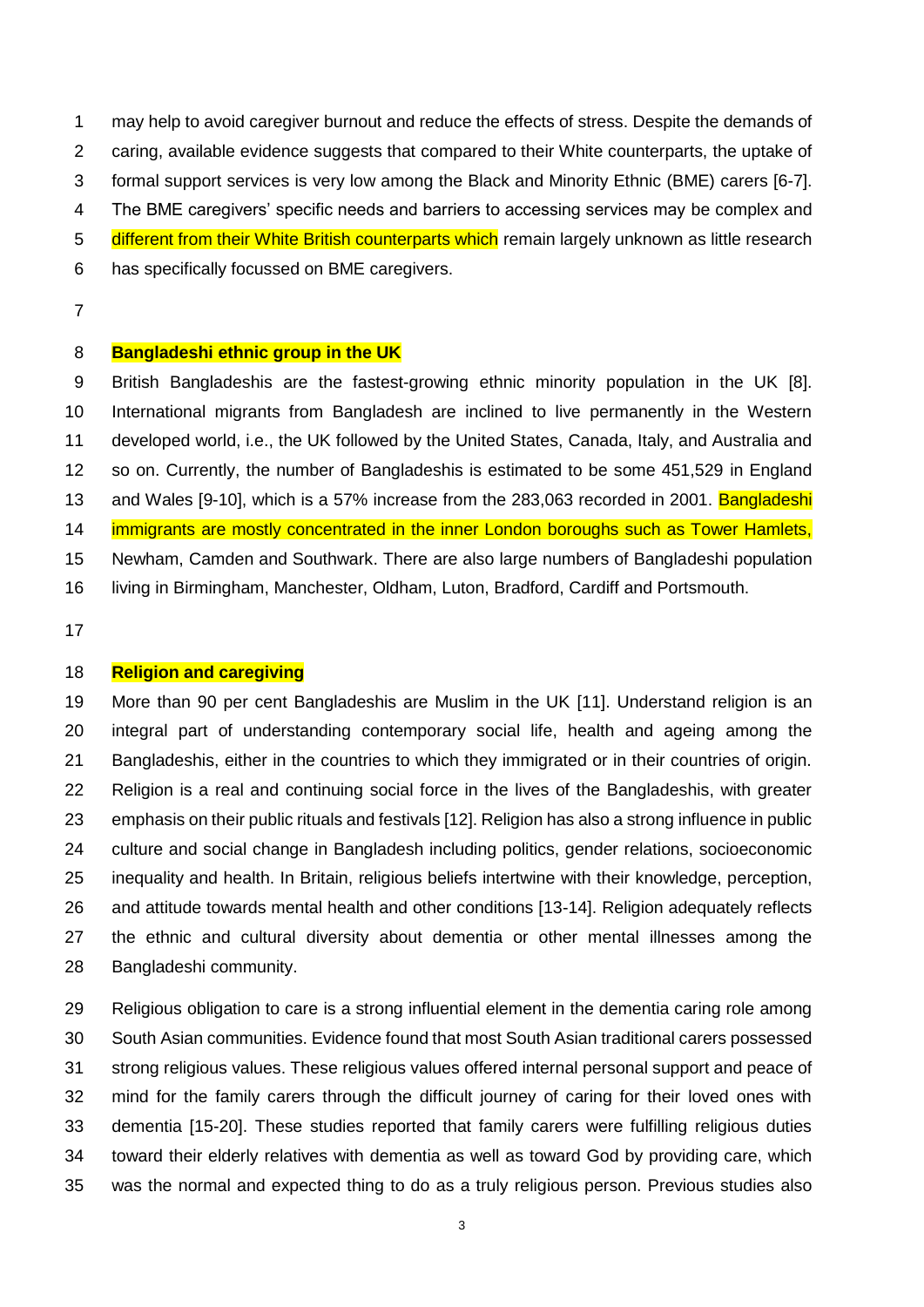found that South Asian community whenever to talk about the services they needed, they always wanted to get the services at home [16-17, 21]. However, there is a paucity of research about the challenges experienced by Bangladeshi family carers in their roles caring simultaneously for elderly relatives, husbands, and children. An earlier study found that British- Bangladeshi family members were more willing to provide family care than British Indian and Pakistani family members [22]. Although family carers acknowledged some difficulties along their caregiving journeys, this did not discourage them from providing care.

## **Rationale for the study**

 Barriers to accessing dementia services or reasons for low uptake may be relevant to all BME carers, notwithstanding of the physical, psychological and social well-being concerned, but the situation is likely to be compounded for Bangladeshi family carers. Family carers from the Bangladeshi community may face additional burdens accessing the British healthcare system. 14 Some barriers may arise out of their religious and cultural beliefs and practices, other barriers may relate to the complexity of the healthcare system [23]. In some cases, there may be a need to integrate cultural and religious considerations into service to support appropriate care 17 and access to mainstream services. Therefore, this study aimed to identify and examine the 18 underlying factors which may contribute to family carers' reluctance to uptake mainstream 19 services in England.

#### **METHODS**

#### **Study design and setting**

 Altogether, twenty-seven participants were recruited from two different cities in the UK, Portsmouth and London, using both purposive and snowball sampling techniques. Purposive 25 and snowball sampling were planned to achieve demographic variation. Data gathered in two phases through in-depth individual interviews and focus groups. In phase one, in total, twenty- one adults of Bangladeshi origin across all age groups (18 years or older, with no upper age limit) and socio-economic backgrounds took part in the two focus group interviews (twelve men were in the male focus group and nine women were in the female focus group). In phase two, semi-structured, audio-recorded interviews were conducted with six Bangladeshi family carers. Apart from gender represented across the two phases, multiple variations such as 32 gender, marital status, and sexual orientation were used to capture information from a diverse 33 population of men and women from the Bangladeshi community.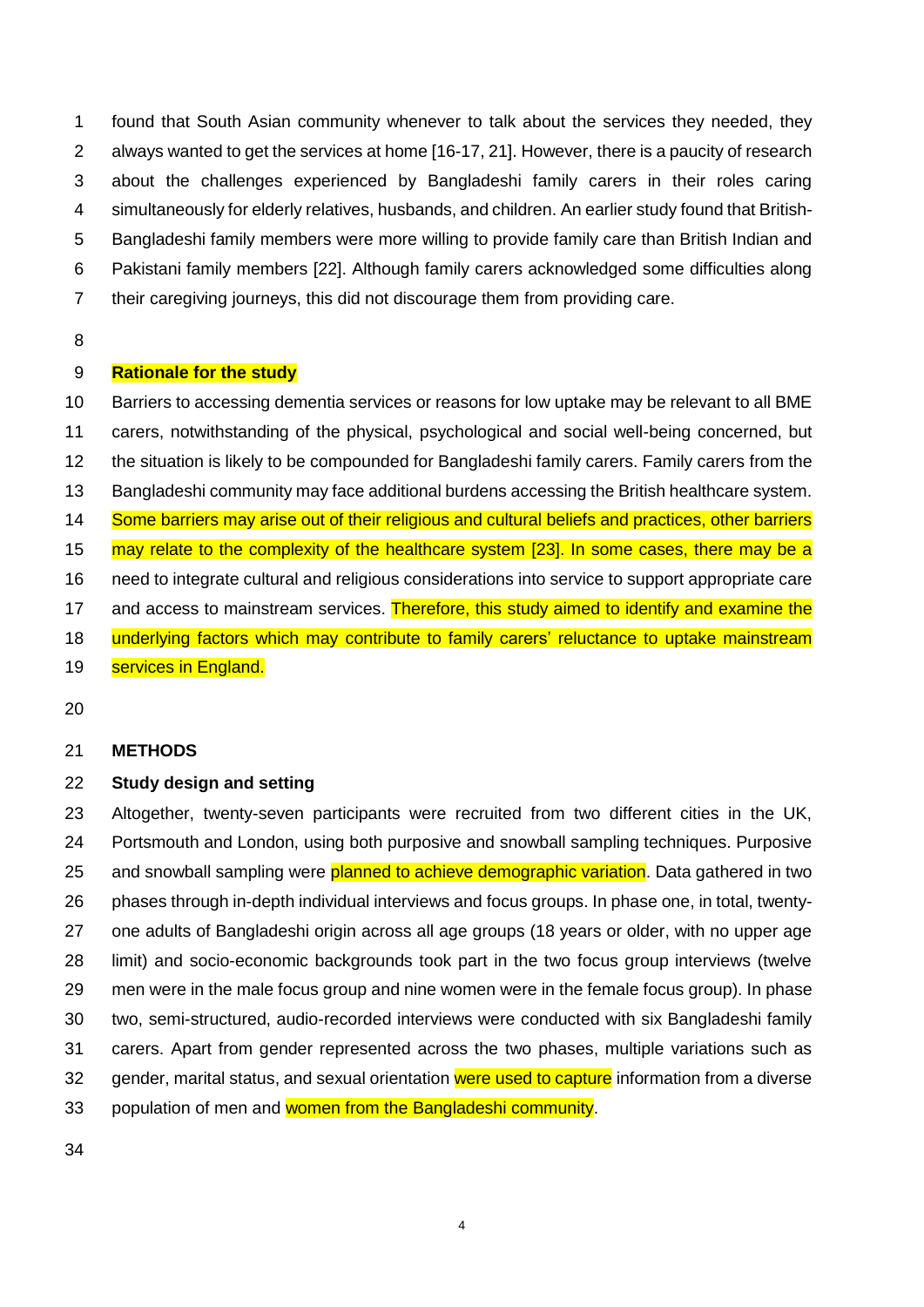### **Data collection**

2 Before data collection, full ethics approval was obtained from a local independent research ethics committee. Focus groups and interviews were lasted between 1 hour and 1 hour and 30 minutes and carried out using an interview topic guide with open-ended questions. Focus groups and interviews were recorded with the participants' permission using a digital voice recorder. Following data collection, all audio files were securely entered into the NVivo qualitative data analysis (QDA) computer software.

## **Data analysis**

 Data were analysed using thematic analysis. Thematic analysis was chosen as the most appropriate method to analyse and interpret the data obtained during this research project. Although other qualitative approaches are incredibly diverse, complex, and nuanced, Braun and Clarke's [24] thematic analysis method is useful for rich, detailed, and complex data, given that qualitative data is diverse and complex in nature. Besides, thematic analysis is reasonably suitable for hard-to-reach populations or where qualitative researchers use relatively small 16 sample populations [25]. Thematic analysis can be used with a relatively small sample size 17 and can gain insight without further intrusion into that hidden population [26]. Therefore, 18 thematic analysis was selected as the most suitable analytical method for this research, as it 19 fitted well with the primary research purpose.

 Thematic analysis began once all the data was collected. The first author (MH) developed the 21 core idea and design of the study and conducted all interviews. MH prepared the texts for the 22 NVivo analysis. Also, transcripts were read and coded by MH. Themes agreed through 23 discussion by both authors (MH, HK). MH wrote the first draft and the final manuscript and HK 24 made important contributions to the manuscript. All authors read and approved the final 25 manuscript. The breadth and scope of this method allowed the authors to draw unequivocal 26 themes from both focus group discussions and semi-structured interviews, which is consistent 27 with the aim of the current research.

### **RESULTS**

 The study highlighted the perceived challenges that Bangladeshi family members faced when caring for a person with dementia. The study uncovers the state of the Bangladeshi family carers' caregiving support and helps with their service needs and barriers. Many participants discussed their excruciating experiences with the people with dementia or without dementia and the practical challenges in dealing with psychological, physical, and financial factors which had a profound impact on their personal lives. However, most of the community members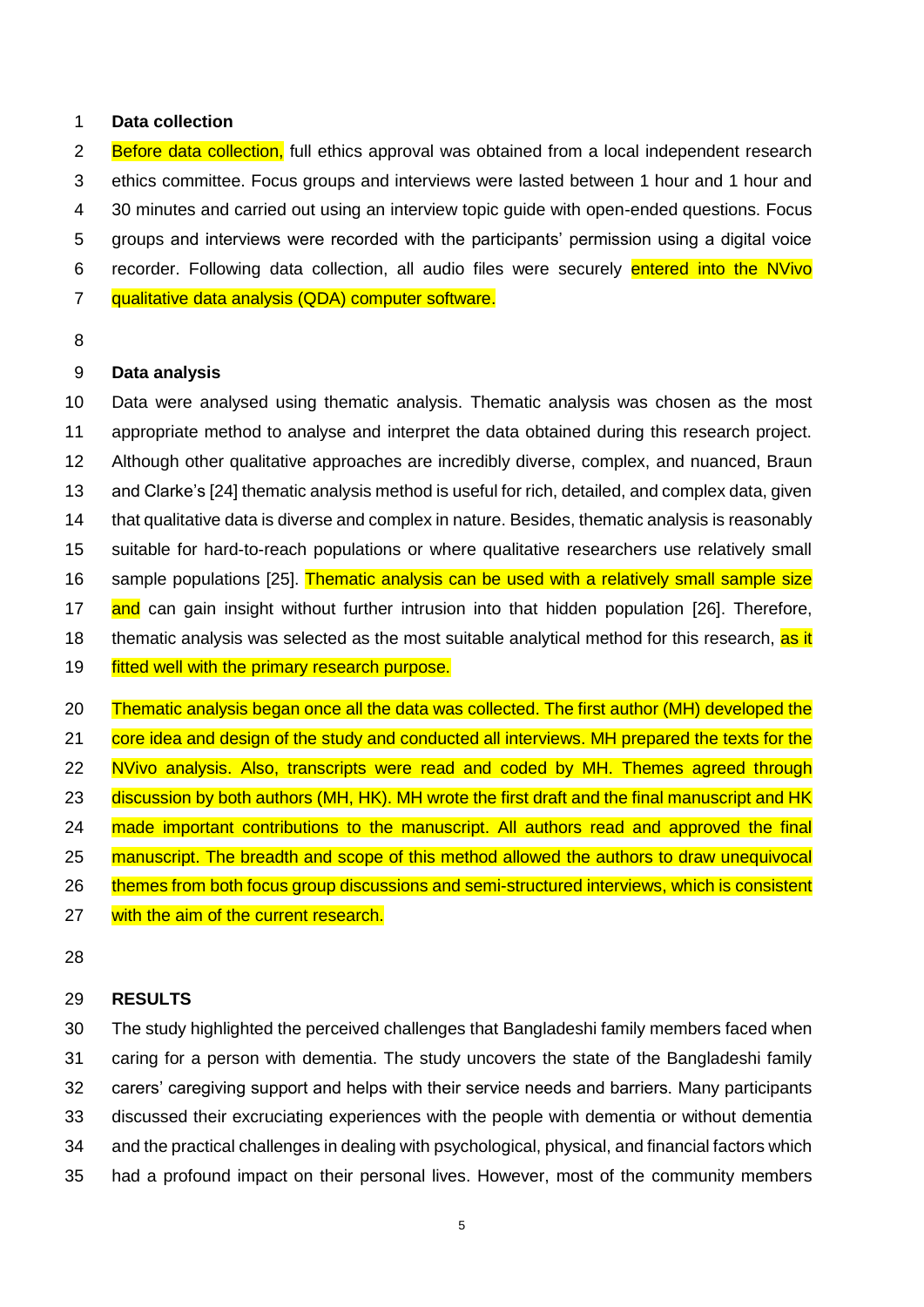were hesitant to seek help and support for their caregiving roles. Considering the data that emerged from this study mainly focused on their support needs and barriers. The themes are presented as unique and consistent categories below.

## **Theme 1: Barriers to seeking and accepting help**

 This theme brings together the results to observe what coping strategies were associated with the family carers' barriers to seek and accept help. The analysis considered the issues that were most important for the carers to seek and accept support and what negatively impacted their caregiving situations. The findings revealed that seeking help was one of the most complex decisions the family carers made.

## **Subtheme 1.1: Family care management**

 The focus groups participants were initially encouraged to share their current experiences with 14 barriers to health care access, the perceived barriers to accessing support services, and what those barriers represent to the participants, would shape how ethnic Bangladeshi people live and cope with any illnesses in the UK. The findings emphasised that the participants' perceived barriers to healthcare access for people with dementia and their carers were influenced by a core set of essential cultural and religious values, such as familism, collectivism, and emotionalism.

 It seemed that the participants' deep understanding of and beliefs in familism serve as major barriers to accessing health care services, particularly as these participants represent the husbands, wives, adult children, and grandchildren from the wider Bangladeshi community. When asked, the participants spontaneously replied that family should be the first choice when providing care for people with dementia; furthermore, care should be provided in the family home. One male responded stated that people with dementia should turn to family first when requiring support (e.g., receiving support from one's husband, children, or others). This reflects the various power roles within the family, particularly as the husband, adult children, and others need to make fully informed decisions about how they will obtain or provide support for 29 people with dementia. Nevertheless, in extenuating circumstances, if the family is unable to provide support for the person with dementia, that person may wish to consider all of the alternative services available to them.

 *If my wife gets dementia as a husband I am there, my children are there. If I cannot look after my wife then I will seek help from elsewhere. Maybe not for dementia but generally, we know how to get help before we need it. If we cannot look after that is different thing.* (Focus group participant 7, male)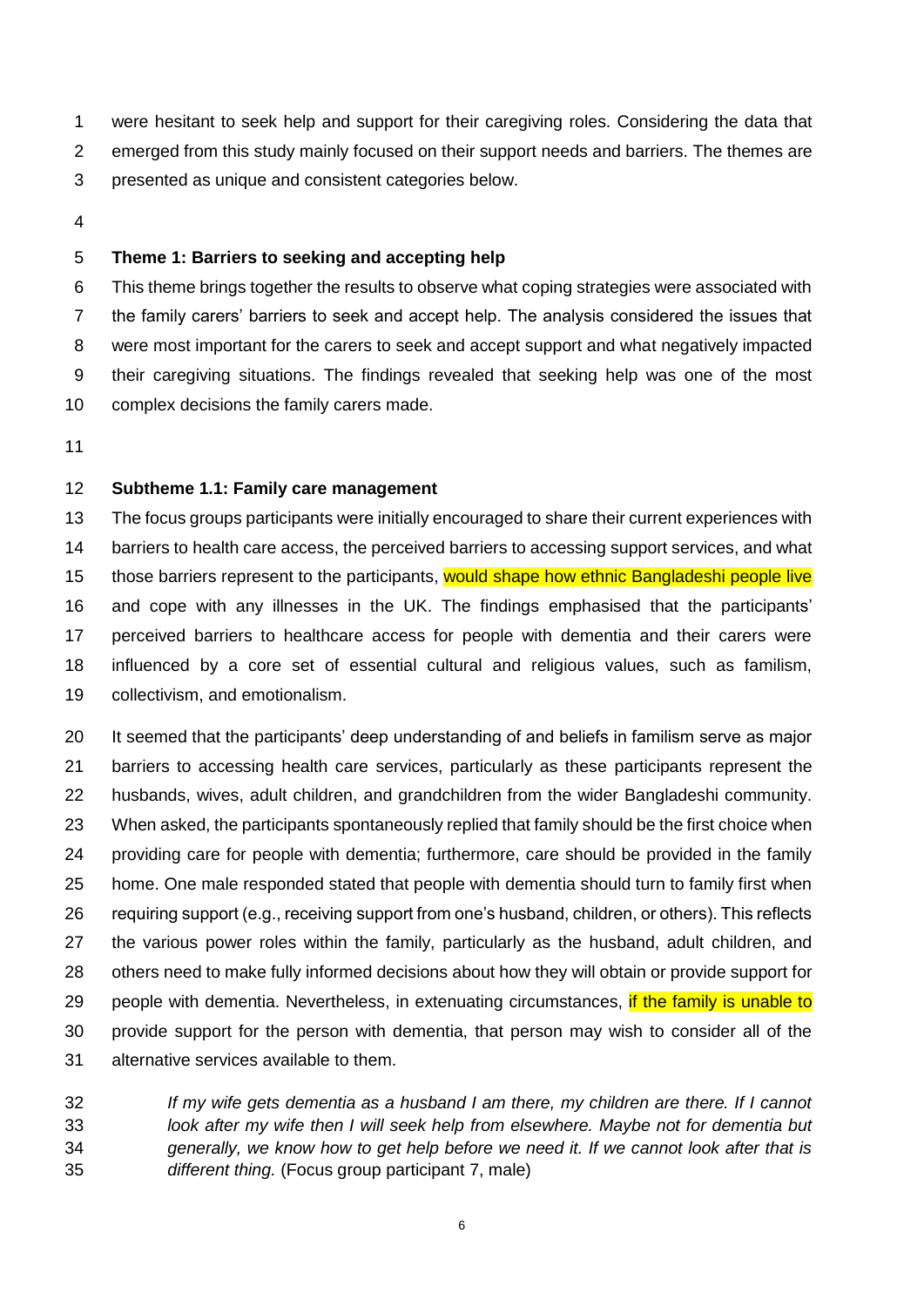On the other hand, the analysis considered the issues that were most important for the Bangladeshi family carers to seek and accept support and what negatively impacted their caregiving situations. The results revealed that seeking help was one of the most complex 4 decisions the family carers made. Some underlying issues played a part in the underuse of healthcare services. The first issue was self-management as an essential means of providing care, which was partly responsible for the family carers' delay in seeking help. The family 7 carers sought help when they could no longer cope with themselves or when the hospital doctors recommended and referred them to social workers for help. They began seeking help 9 after a lengthy period of 2 to 10 years after the experiences of the first strain, during which the family carers heavily relied on coping strategies that involved managing stress on their own. One of the six family carers actively managed by herself for 10 continuous years without receiving any help.

- *I did not ask or receive any support from anyone. The support I was asking for was for my husband. If he gets better, then everything is better. He cannot say ... if he needs any help. That's why I ask [for] support for him only.* (Interview participant 3, female)
- 

17 There were mixed findings of whether seeking help from close or extended family members or neighbours triggered an opportunity to ask for help from more formal sources, such as health and social care services. Five out of the six family carers expressed great concern about receiving help from their family members. Most of the family carers said that they were unlikely to obtain practical and emotional caregiving support from their extended family members. Most of the family members did not live near the person who needed care and the 23 family carers, and they had their responsibilities as they had their own families.

 *Who would you ask for help except your own family? We cannot ask [for] our extended family's help. They would say they are busy with their lives and their own family. They have [more] responsibility for their own families than [for] my family.* (Interview participant 3, female)

 Self-esteem and sensitivities of not understanding dementia caregiving problems were 29 likely to hold the family carers back from seeking help from their neighbours. The family carers stressed that seeking and accepting help from their neighbours would be a burden on them. There was a fear of embarrassment and feelings of inferiority as well as uncertainty among two family carers who thought that their neighbours would refuse to offer help. The family carers had negative perceptions about their neighbours; hence, they were reluctant to share their dementia caregiving problems with them.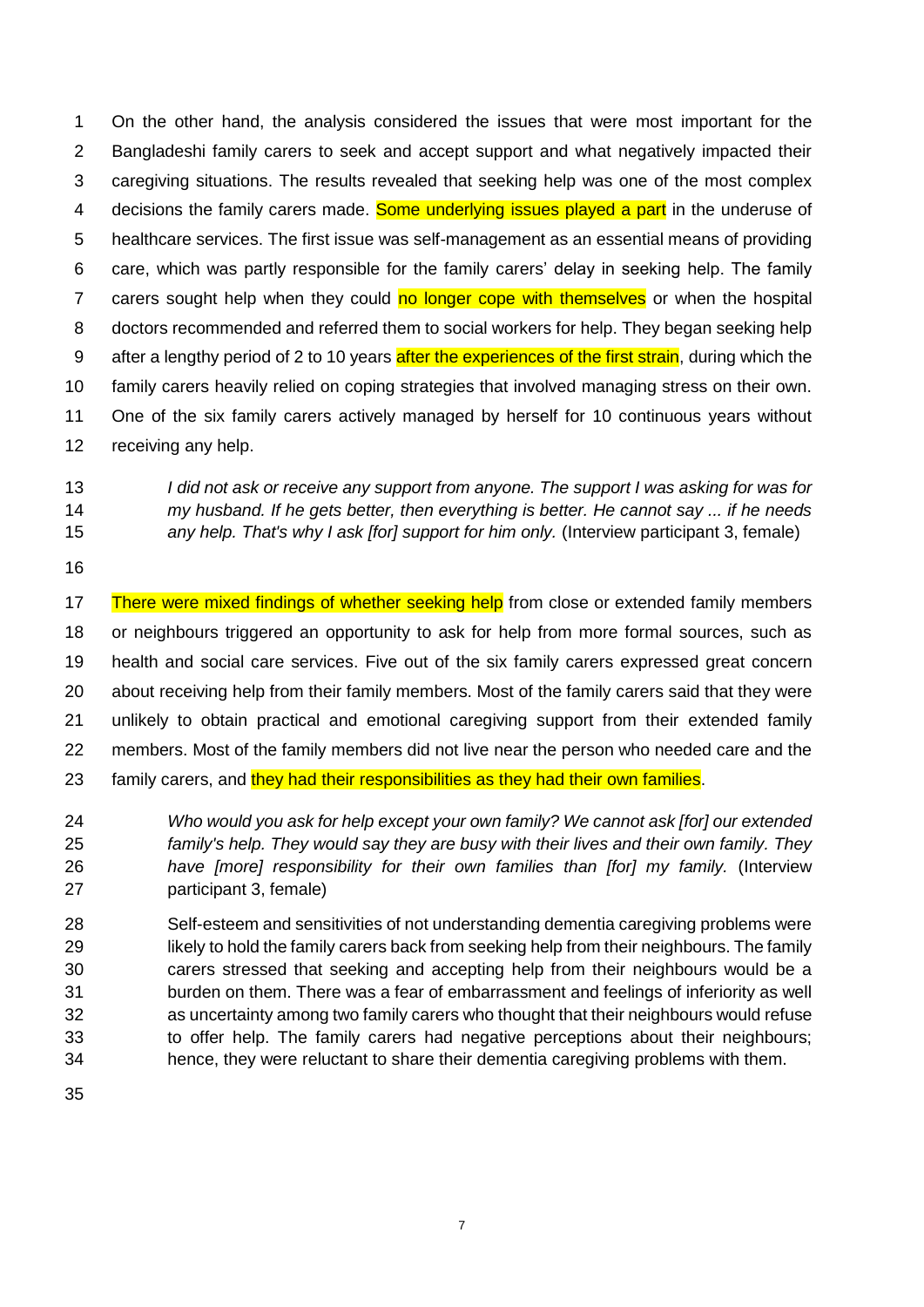#### **Subtheme 1.2: Unaware of services**

 There were various findings regarding the barriers to accessing services among the participants. This research highlighted that these obstacles were present at many levels, not just from the perspective of the participants, but also from that of the service providers toward the Bangladeshi ethnic minority. The findings suggest that the service providers could also bridge the gap by improving their engagement with the Bangladeshi ethnic minority. The family 7 carers from Portsmouth indicated that the **Alzheimer's Society of Portsmouth was unaware**  that dementia was a problem in the Bangladeshi community. Four out of the six Portsmouth based family carers replied that they had not heard from the Alzheimer's Society of Portsmouth.

# *No, I did not contact [the] Alzheimer's Society of Portsmouth neither [did] they contact me. I knew a nurse who mentioned [the] Alzheimer's Society of Portsmouth, but I never heard of anything from [the] Alzheimer's Society of Portsmouth.* (Interview participant 1, male)

 Furthermore, the focus group findings represent the current lack of knowledge and 16 understanding of the nature of dementia services. They highlight that there is a need to increase dementia literacy and training among the participants, as well as to the wider community. Perhaps the scarcity of knowledge about dementia indicated that the wider community was not aware of what services were available for the people with dementia or what was involved when caring for someone with dementia. Some participants in the focus group discussion mentioned that they were aware of mental health, but not dementia:

- 
- 

 *I don't know, I can't say. We have heard of mental health but we never heard of dementia.* (Focus group participant 16, female)

## **Subtheme 1.3: Negative perceptions of care homes**

27 Although the participants mentioned some uncertainties about seeking help from their close and extended family members, neighbours, and the wider Bangladeshi community, they were sceptical about sending their relatives with dementia to a residential care home. The family carers felt that according to their culture and religion, looking after people with dementia in their own homes would be the least restrictive option. All of the six interviewees strongly 32 agreed that placing their relatives with dementia in a residential care home was the last resort **option**.

 *Social services offered me ... residential care services for my mother. But we didn't accept that offer because I did not think they would be able to keep her in a care home. It would be very difficult. Even when [the] carer comes in the house I need to be with*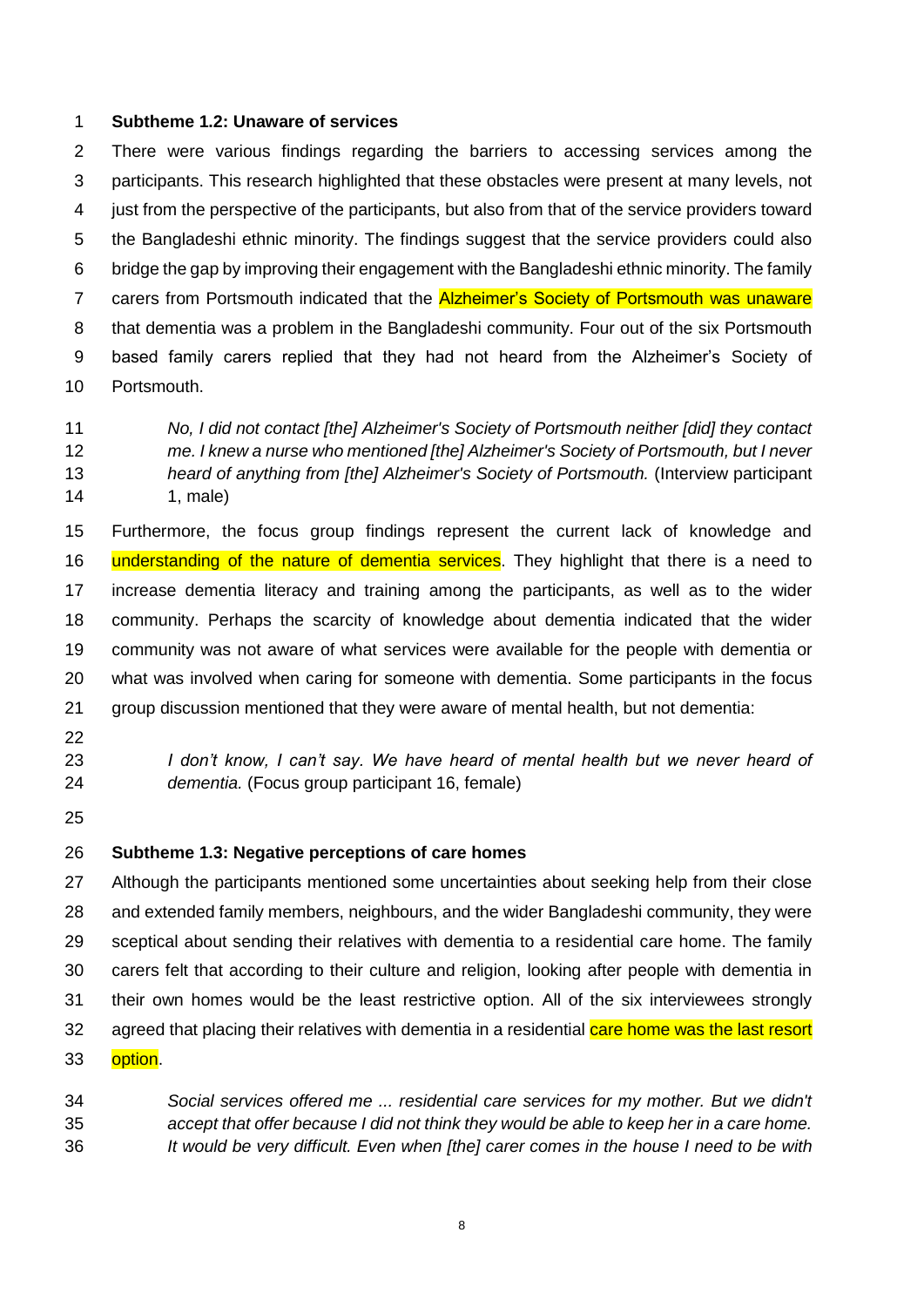*her all the time, otherwise the carer cannot manage alone.* (Interview participant 1, male)

 Islamic teachings and beliefs, cultural practices, customs, manners, etiquette, and the values of Bangladeshi Muslim family carers play a significant role in help-seeking behaviour. The family carers described that their religious beliefs and cultural practices place a strong emphasis on caring for their relatives with dementia in the home and that a residential care home was not a feasible solution.

 *As a Muslim, we have many things to follow which care homes will not follow. We like to look after our elder parents, family comes first. As a Muslim, we have many problems [in] sending our parents to a care home e.g. halal food, cleanliness, medicine time etc. Plus, they will give him food but he will not eat. Many problems, language problems, communication problems etc.* (Interview participant 5, male)

 Nevertheless, the focus group participants did not believe that care home staff would be able to deliver their religiously chosen services; hence, they were reluctant to send their older parents with dementia to care homes.

- *Halal food plus cleaning both are main reasons Bangladeshi community don't send people with dementia to a care home. Carer don't clean the patient according to Muslim religion... So that's why all the Bengali people and Muslim people they would not send their parents with dementia to the care homes. Because this is the main reason.* (Focus group participant 12, male)
- The participants alleged that health and social care workers were not aware of *halal* and *haram* (forbidden) foods, and that represented another reason why the participants would not seek help from care homes for people with dementia.
- 

# **Subtheme 1.4: Negative experience of healthcare in the past**

 This research found that a previous involvement with healthcare services had intensified a female family carer's frustration, which might have negatively influenced her subsequent help-28 seeking behaviour. Previous negative experiences created misunderstanding and distrust 29 among carers that lead to an unwillingness to engage with the residential care home services. An important point to note here is that the family carer's poor experience was related to hospital nurses and services, which negatively impacted the carer's perception of residential care home services. This research examined the potential effects of institutional racial discrimination on inhibiting the carers' help-seeking behaviour. A female family carer reported that she experienced racism and witnessed discrimination against her father. As such, she believed that the same could happen to her mother. The family carer felt that her mother could get better services from home, which is a safer and more caring environment than the services she would receive in a care home. Exposure to institutionalised care and racial discrimination triggers feelings such as vulnerability, discouragement, and dejection.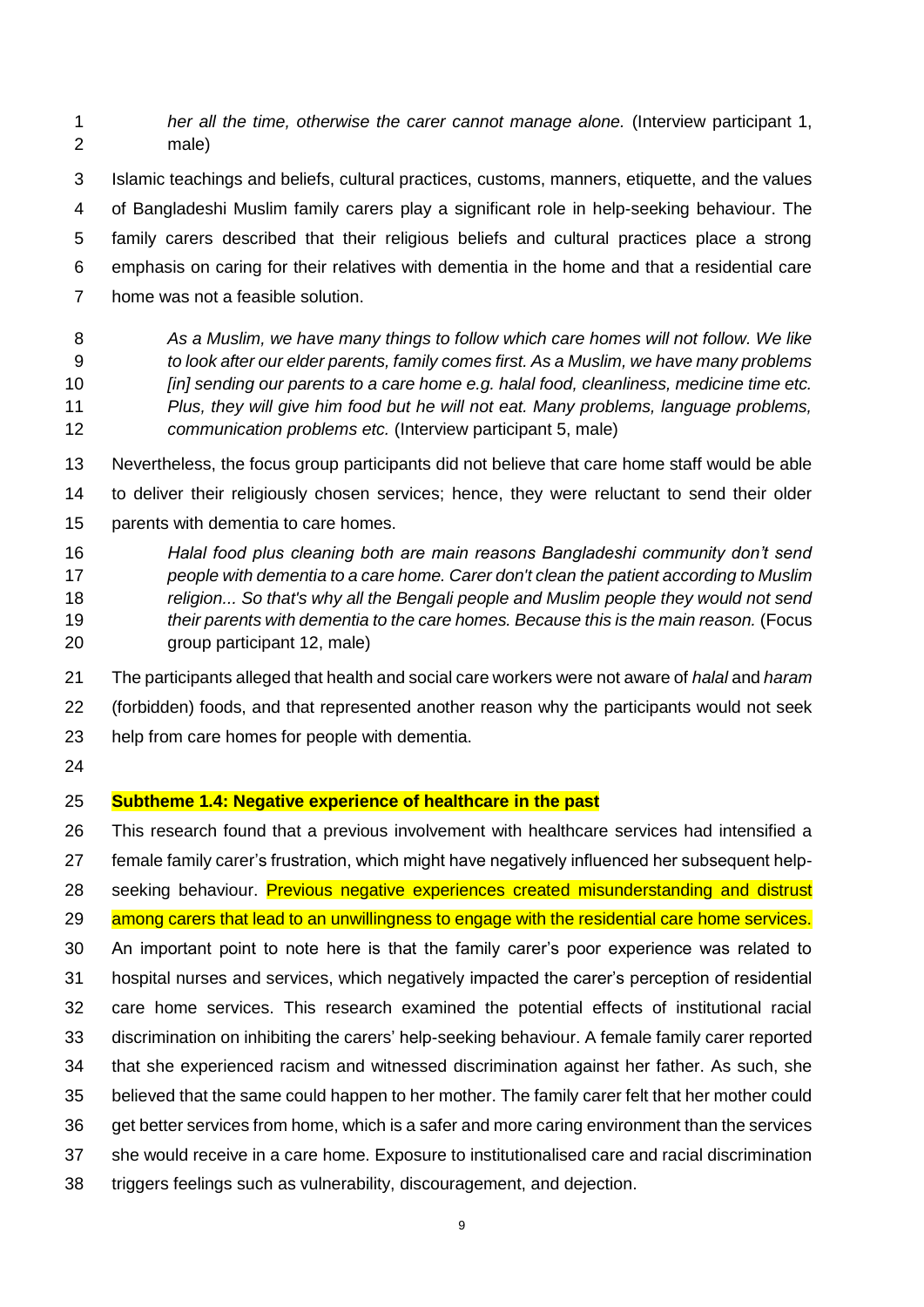*You know, when my dad was in Mile End hospital, they did not change my dad's nappies. So, he had blisters on his bottom. Can you imagine [the] agony I was going through for my dad? It was 8 months [of] a nightmare for me. One night he was so cold; they didn't [even] give him a blanket. That kind of experience has taught me, I would never give my mom to give to anybody like that, I wouldn't trust them. It doesn't matter how much they said they can pay good care. They wouldn't be able to give the care that I give to my mom, the love that I give, the support that I give, the comfort that I give.* (Interview participant 2, female)

|  |  |  |  | 10 One more caregiver also experienced similar labelling circumstances and she felt |  |  |
|--|--|--|--|-------------------------------------------------------------------------------------|--|--|
|  |  |  |  | 11 discontented with the way service providers responded on several occasions.      |  |  |

 *[The] council gives pads to my husband. They asked me, everyday how many pads I used for my husband? I said four, then they said I used too many pads. I went mad after listening to that. What would I do with [the] pads if I [didn't] need them? If he is OK then I don't use more pads. Similarly, [the] hospital upsets me many times this way. Their behaviour I don't like, they are not treating us well.* (Interview participant 3, female)

## **Theme 2: Key opportunities for improvement**

 The problems articulated in this theme are the following: issues with a culturally inappropriate assessment; a shortage of culturally appropriate support and services, which included the unavailability of Bangladeshi Muslim same-sex carers; a lack of cultural and religious knowledge among the agency respite carers; a lack of flexibility and choice in home-based respite care services; and the fact that family carers felt that the respite services were insufficient or inadequate in meeting their caregiving needs. As a result, Bangladeshi family carers faced triple jeopardy due to the growing shortage of same-sex Muslim carers, the scarcity of Bangladeshi same-sex carers, and the overall scarcity of same sex-carers in the UK.

## **Subtheme 2.1: Culturally appropriate care**

 The findings suggest that ethnic homogeneity was related to home-based respite care service satisfaction. There was an overwhelming consensus among the participants that having a Bangladeshi respite carer option available would be the most preferable option. Participants also expressed concern that in most cases the respite care service providers were not familiar with or failed to recognise the importance of the concept of ethnicity in the care of Bangladeshi people with dementia. The findings suggest that the family carers confronted a complex situation in which they requested a home-based respite carer. The research also found that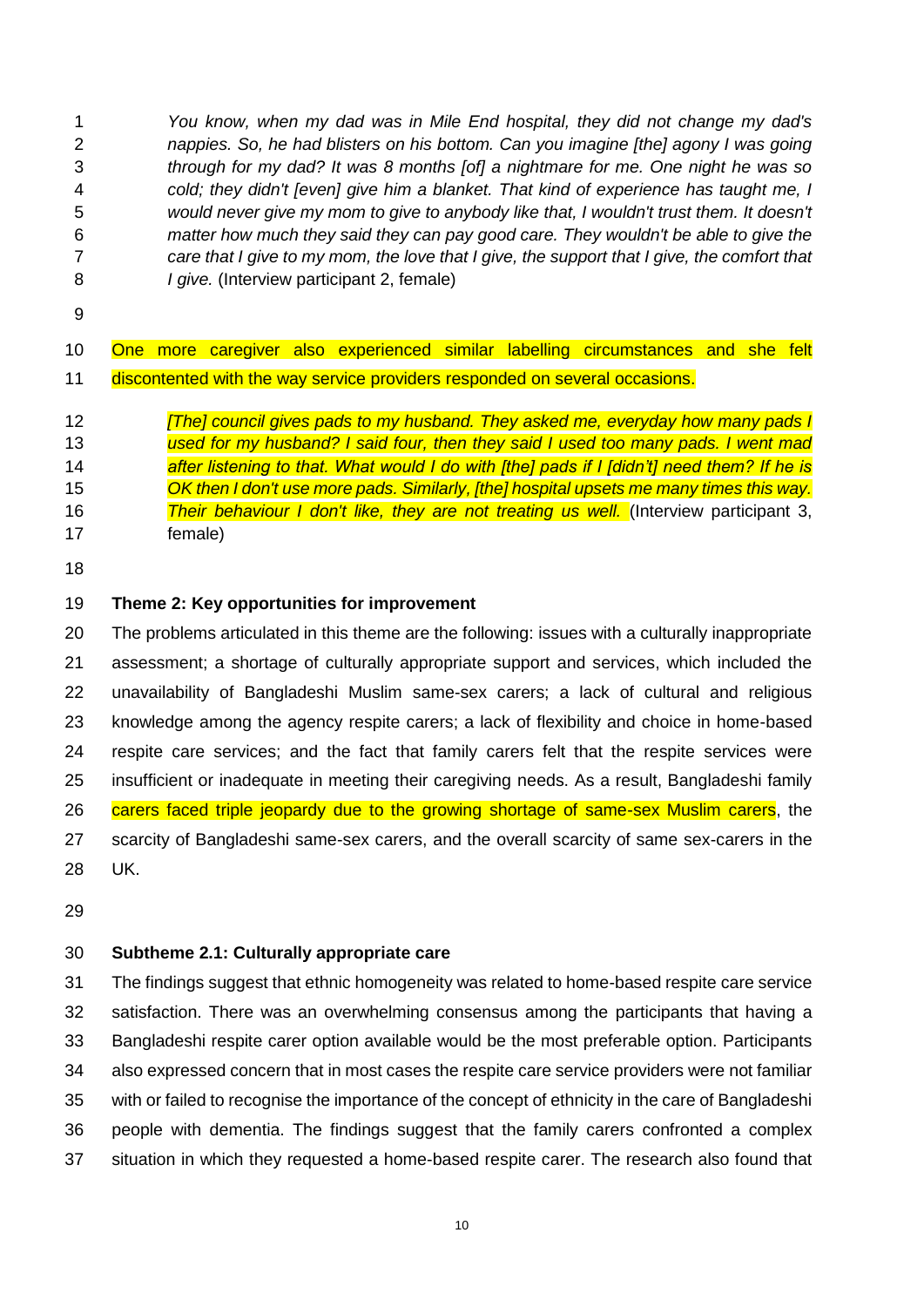when requested, the respite carers' gender was given priority over religion and ethnicity. Most of the family carers emphasised that they would allow a respite carer from a non-Muslim 3 background, but they must be the same-sex carer, rather than a Bangladeshi or Muslim carer of the opposite sex. The research discovered that the family carers indicated a hierarchy of respite carers for their relatives with dementia. The priority was given to a Bangladeshi same- sex Muslim carer, followed by a non-Muslim Bangladeshi same-sex carer, then any non-7 Bangladeshi Muslim same-sex carer. The least priority was given to the same-sex carers, 8 regardless of their cultural, ethnic, or religious background.

 *[An] agency carer cared for my mother but there was a huge cultural gap. We did not allow them to send a male carer to our house, first of all. Second thing is, even the female carer [did] not know how to work between two cultures. The female care did not know how to work for a Bengali Muslim person with dementia. We could not find a Bengali carer who [could] come and look after my mom.* (Interview participant 6, male)

 The only reason why the family carers requested and accepted home-based respite services was to deal with their relatives' incontinence and to maintain their hygiene. Although they accepted respite services, they could not rely on them. They had to be vigilant and be present with the respite carers whenever they visited the person receiving care. Religious Bangladeshi Muslims are adamant about personal hygiene and the family carers explained that they had to follow strict hygienic rules. The respite workers had to also follow similar stringent requirements for cleanliness. However, most of the family carers (4 out of 6) were dissatisfied with how their relatives with dementia were cleaned by the respite workers.

 *It was not appropriate at all. Then I had to ask how they should do it. And eventually they did it. Because they used to use only wipers to wipe. They didn't use water. But if you use water after [the] wipe; that cleans much better. They need to understand each culture. If you want to work with other people you need to know their culture. That's why I have been doing this for mom.* (Interview participant 6, male)

 The key issue that most of the family carers found with the home-based care service was that the care workers did not spend enough time with the people with dementia. Four family carers expressed their deepest concerns that the level of respite care received was inadequate to meet their needs.

 *[The] carers service gave six hours [of] care every week, but we requested more hours. They [were] unable to give us more than 6 hours of care.* (interview participant 1, male)

33 Four family carers expressed that they had no family support whatsoever. While dealing with 34 incontinence and performing personal caring tasks influenced help-seeking for culturally 35 appropriate sources, the help they received from the home-based respite services was not enough. Besides, for cultural reason, one carer's wife was not allowed to provide personal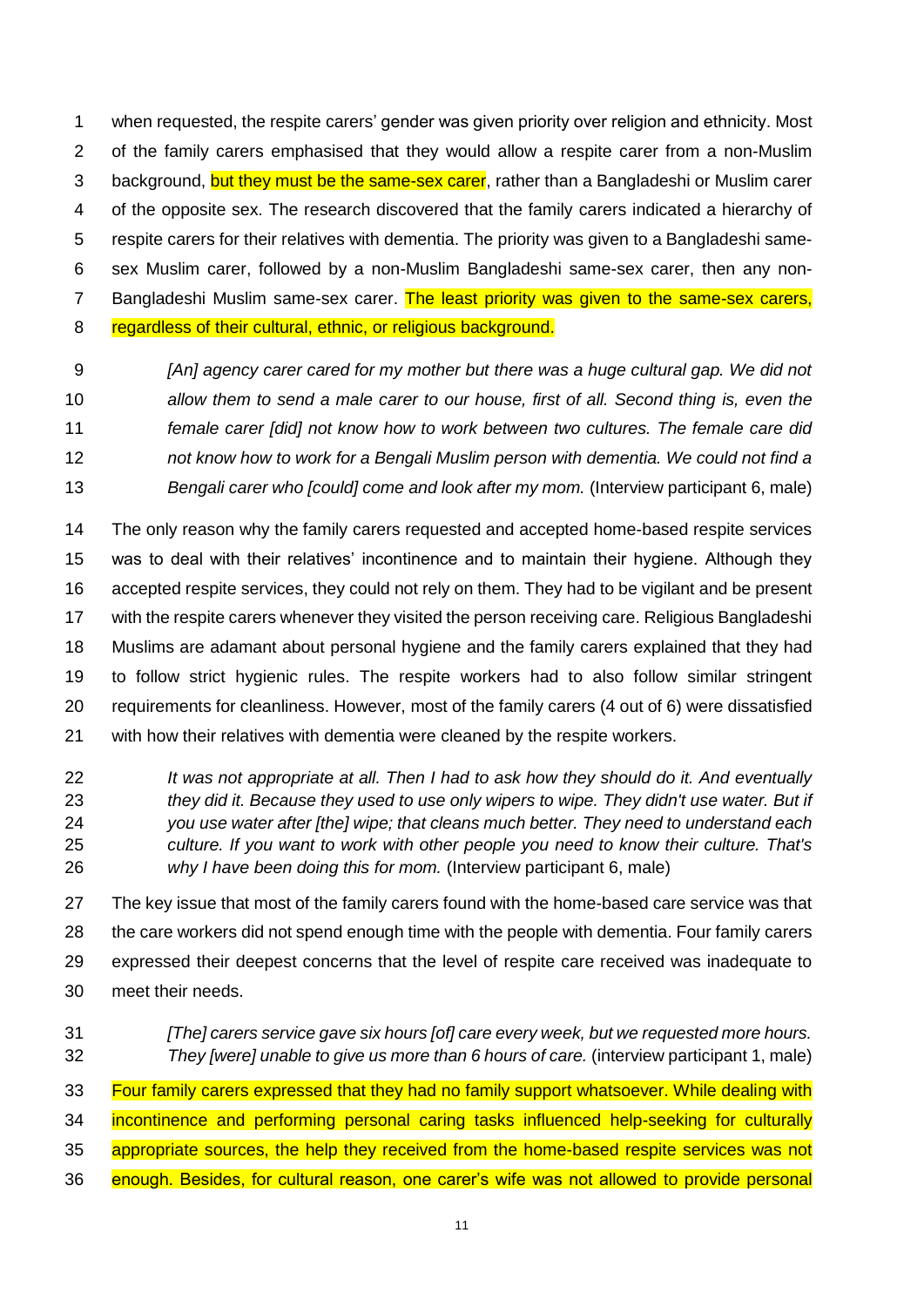- 1 care to his father with dementia. Therefore, he had to pay privately for supplementary culturally appropriate services not covered by his home-based respite care services. As he was working part-time, he hired an additional carer for his father's incontinence care and some housework 4 so that he could go to work.
- *Moreover, for cultural reason my wife cannot look after him alone and cannot take him to the toilet which is not appropriate. That's why I have to pay someone to look after my father. […] The caring agency was giving their maximum support but that was not enough for me. And I cannot ask for more as they can't give so I paid for a carer.*  (Interview participant 5, male)
- There was another concern raised by most of the family carers (5 out of 6), about the relationship between the respite care workers and their care recipients with dementia, particularly when home-based respite service providers sent different respite care workers every time. The family carers expressed that knowing their respite workers would enhance the experiences of their relatives with dementia and would help to build a rapport between them. Changing the respite workers not only confused, upset, and frightened the person with 16 dementia but also resulted in instability of care, especially when receiving intimate care.
- *When [a] new carer comes, he does not know them, he does not want to communicate with new people.* (Interview participant 3, female)
- Findings discovered that some female participants felt that they would need additional carer support to reduce their caring burden. None of the men directly mentioned that carers needed support, but most of the women participants explicitly specified that they currently suffered from a lack of support in the family. Caregiving for the person with dementia would be more burdensome; therefore, the participants believed that home-based respite care services would be essential for them:
- *We'll need carer support. If anyone from our Bangladeshi community helps us that will be best for us.* (Focus group participant 14, female)

 A lack of interpreter facilities was another reason for the low usage of health and social services among the Bangladeshi community.

# **Subtheme 2.2: Learning and development**

 The family carers were overwhelmingly keen to stress that the cultural values and religious beliefs of people with dementia should be recognised and respected. A need for better staff training was identified, especially in how to treat older people with dignity and respect. They expressed the concern that most of the respite workers were not culturally and religiously 35 experienced, skilled, or that they did not have any written care quidelines or care plans for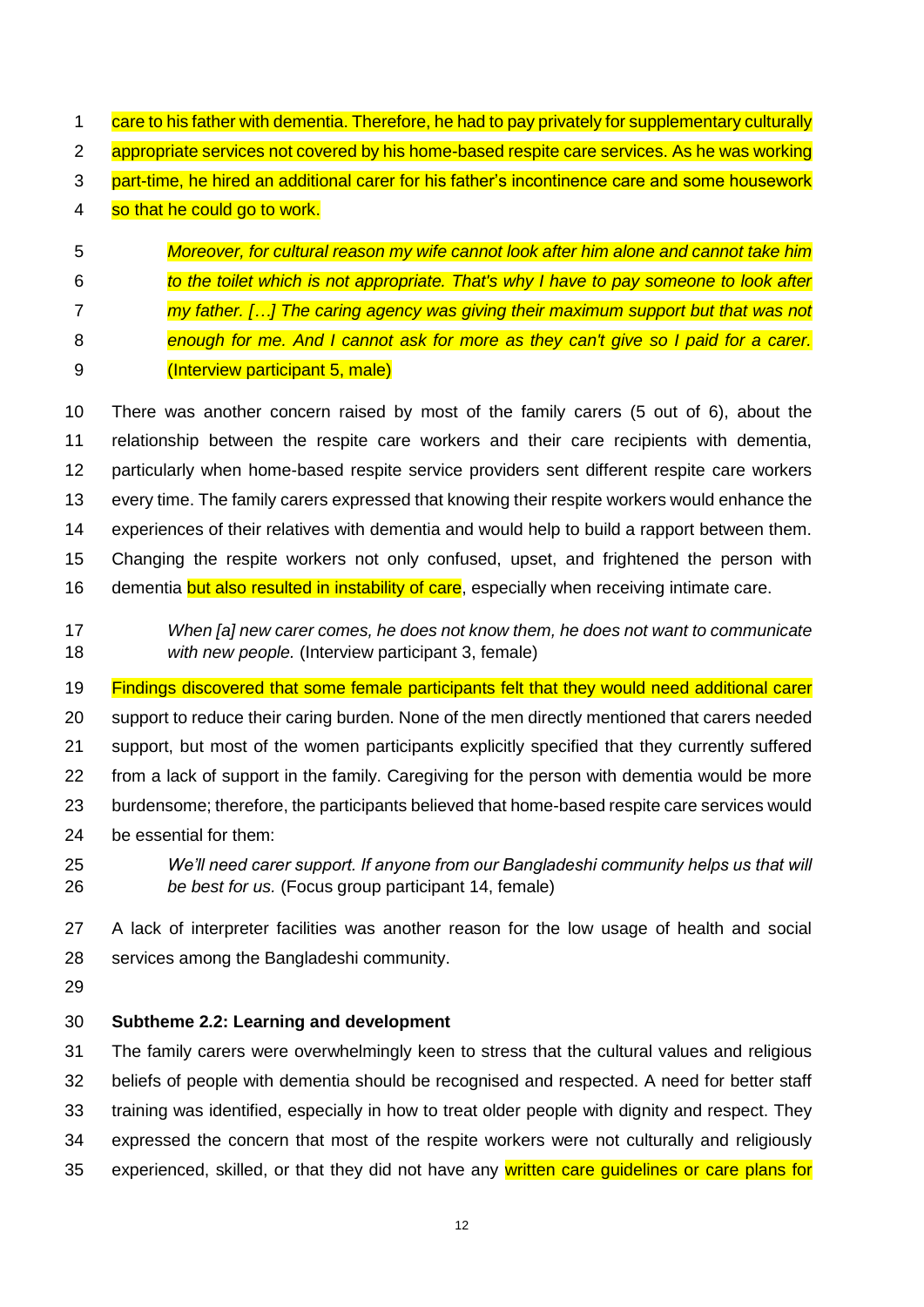1 Bangladeshi people with dementia. Carers generally agreed on the need to offer education and training opportunities to agency carers so that they would be able to provide culturally appropriate care.

 *Because every culture works differently. Maybe they need to do [a] bit of research about Bangladeshi culture. So, the learning and developments could be for them [to gain] knowledge and [understand] importance of halal food for Muslim patients, cleanliness to not only provide tissues after using the toilet but there should be proper management for using water afterwards.* (Interview participant 5, male)

 Another family carer identified some key factors which could build positive relationships and a bridge between healthcare services and Bangladeshi people in the UK, such as engaging with better communication and the recruitment of care staff from the Bangladeshi community. Expressing and sharing information by speaking the same language was seen as a key issue for engaging with Bangladeshi family carers and people with dementia. A family carer suggested that the service providers should create opportunities for the care staff to learn Bengali to deal with Bangladeshi clients. Therefore, this would help the family carers convince themselves that their religious and cultural background was fully recognised and accepted into 17 the mainstream health care services, rather than being overlooked.

 *Because of the language barrier, there is no good communication between the agency carers, patients, and family members. They need to learn the Bengali language. However, this problem can be solved if the carers' agencies recruit more Bengali carers for Bangladeshi families with dementia.* (Interview participant 1, male)

22 There is no easy way or shortcut to learning about Bangladeshi culture and religion, as sensitive issues in religion and culture should be handled deftly. Dealing with a non- Bangladeshi respite carer might be disruptive, however, clarifying those issues with proper discussion and negotiation could minimise the problem.

## **Subtheme 2.3: Developing a specialist provision**

 The findings indicate that most of the participants were concerned about the overall Bangladeshi population growth in the UK as well as the increasing number of older people with dementia which has put a strain on family carers. The participants pointed out that the UK health and social care services need to find a solution for the service needs of the older Bangladeshi people with dementia to minimise the increasing pressure. Presumably, developing specialist service provisions for the Bangladeshi ethnic minority would circumvent their negative perceptions about care homes, such as same-sex caring issues, halal foods, cleanliness, and language barriers. At the same time, the participants suggested that such 36 facilities would build greater trust and understanding about the UK healthcare services and social care services across the Bangladeshi community.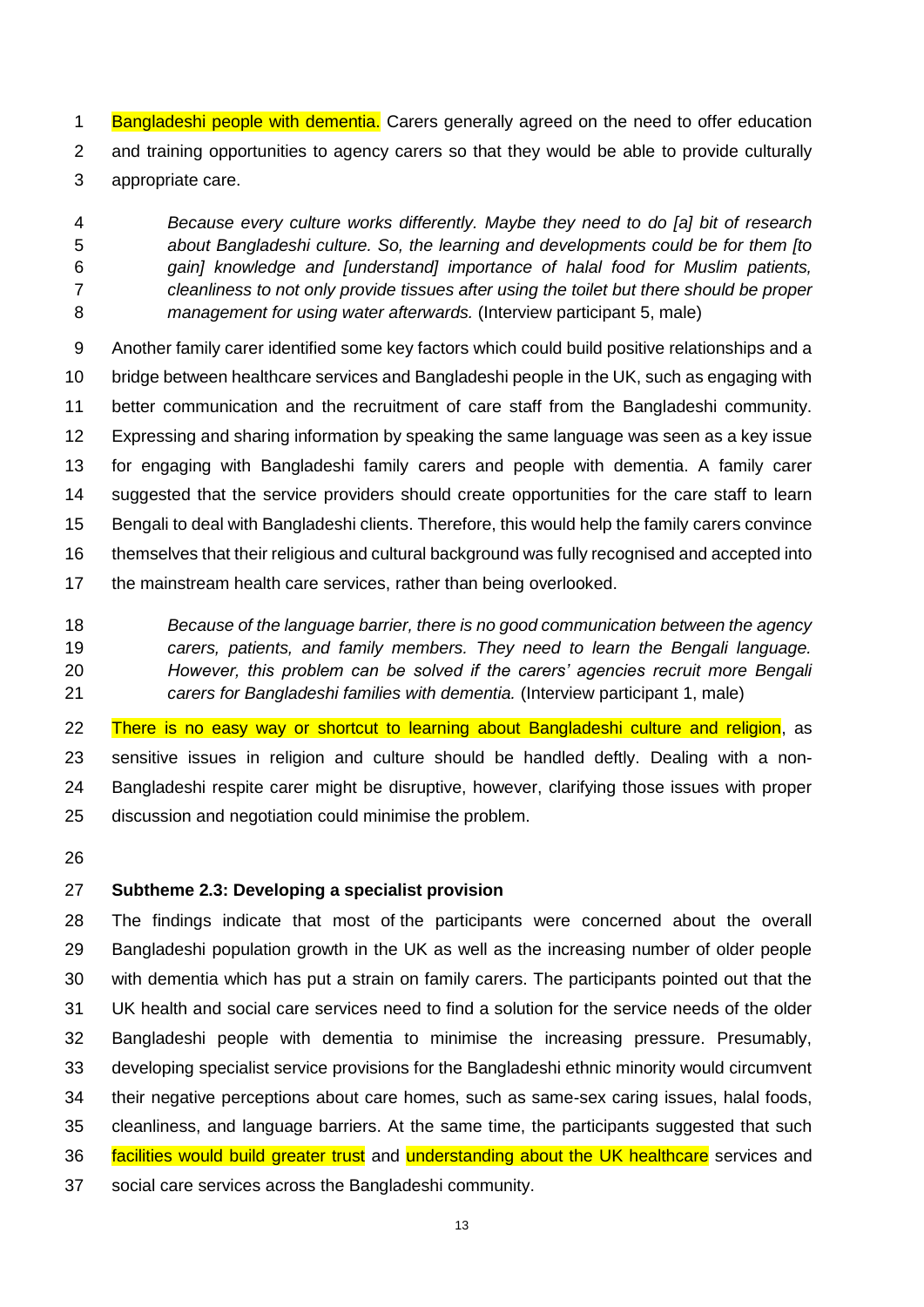*I think, we should have a culturally appropriate service for [the] Bangladeshi community in Portsmouth. It would be ideal, if they [had a] caring service who [could] provide the language and religious background knowledge. We don't have this kind of service in Portsmouth but in London.* (Interview participant 6, male)

 While relatively few focus group participants had indicated that they would seek alternative services for support, family support was their first priority. Consequently, some of the participants mentioned that they would consider seeking social services or home care services if they provided culturally appropriate services. The participants also worried that the social services carer would not be able to deliver the sort of care a person required from his or her family members. The female participants expressed concern about accepting care from non- Bangladeshi carers, who would not be able to provide more sensitive services that incorporated ethnicity, culture, religion, language, specific tastes, gender, sexual orientation, personal values, or various preferences.

 *Maybe if a carer help a family member towards their caring roles will be helpful. Otherwise, a formal carer will not be enough to look after an older people in the Bangladeshi community…Or if anyone from our Bangladeshi community will help us that will be the best for us. Again we don't know yet, we'll think about our future in the future. We will see what our old age will bring for us in this country.* (Focus group participant 21, female)

### **Discussion**

 There is a scarcity of research about help-seeking behaviours among Bangladeshi family carers of their relatives with dementia. Bangladeshi family carers may be among the most neglected and underserved BME communities concerning dementia and other health services in Britain [27]. Although data from the current study suggest that it is vital for service providers and home carers to be of the same religion and cultural identity as the persons with dementia, there were conflicting results concerning the advantages of having ethnically similar healthcare professionals and family carers. Consistent with previous research involving South Asian family carers, the current study found that having healthcare staff from the same community who speak the same language did not necessarily improve family carers' satisfaction [28]. In London, family carers were receiving support services from BME service providers and they identified that some factors, e.g., carers arriving late, rushing the patients, shouting and other hostile attitudes affected their service satisfaction. Since most health professionals have more authority than family carers, regardless of their ethnicity, power differentials, as well as the conflict between service providers and service users, are inevitable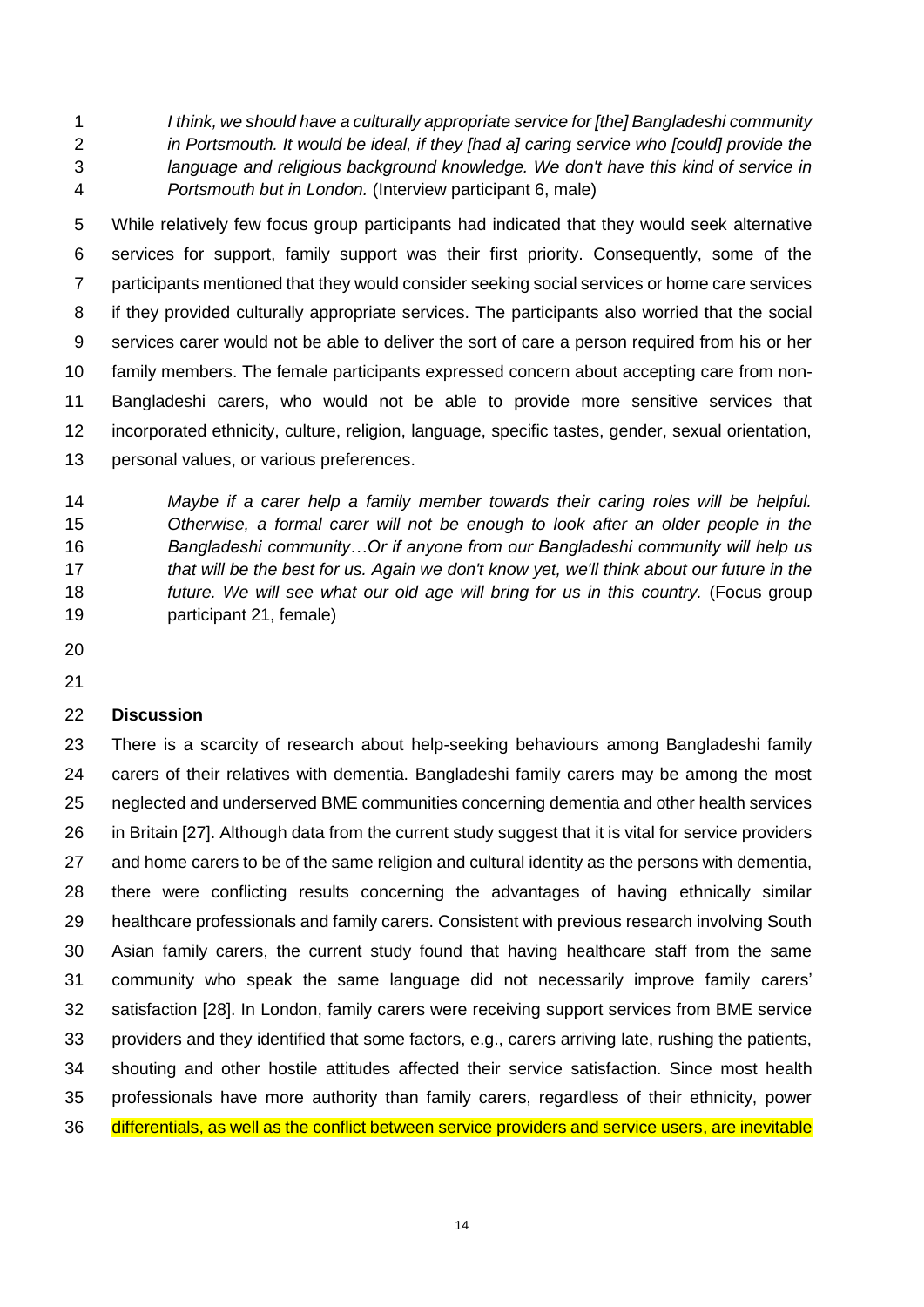[29]. Also, family carers were unable to override the decisions of local authorities about how

- 2 they wanted to care for their relatives with dementia to be delivered.
- 

4 Available evidence highlighted that there was a fear of the consequences of seeking help, such as stigma was related to the issue of seeking help. Perceived religious causes of dementia (*'karma'*, or bad deeds earlier in life) have been documented as a source of stigma in the previous studies conducted amongst South Asian communities. It was thought that dementia was God's punishment for previous sins. The stigma and shame of dementia within 9 communities generate a barrier to seeking support within the community and healthcare providers [16,30]. Negative religious perceptions of dementia as karmic retribution or punishment presented a barrier to help-seeking, as it was believed that seeking support from 12 service providers would humiliate the families and would threaten families' position in the community [16,19,30]. Despite efforts to develop healthcare access in the South Asian community, this often led to families hiding the person with dementia [20]. Therefore, management of the caregiving task was described as hiding the person with dementia due to possible consequences from family members as well as the wider community [31]. In contrast to most previous studies, where researchers identified stigma as one of the most salient barriers to seeking healthcare support for their relatives with dementia, the current study found no trace of the stigmatisation of dementia.

 There were consistent overarching themes that applied to all barriers identified, and a range of additional justifications was specified. Some barriers could be overcome simple solutions, such as providing same-sex carers or a carer from the same religious group. However, due to the lack of same-sex carers from the same religious group, this issue is quite complex: healthcare services are less equipped to support the Bangladeshi community. Despite this, high expectations of receiving culturally and religiously appropriate services were quite common among the participants. The current study discovered that there were good intentions to supply Bangladeshi family carers' religious needs by healthcare providers in Portsmouth, 29 but in the end, the facility and the resources available were inadequate to accomplish this. The Bangladeshi community in Portsmouth has been represented disproportionately in dementia services, given its comparative presence in the general population [21]. Historically, healthcare services are less equipped to support the religious needs of South Asian ethnic minorities and so deliver care of a lower standard to those groups than they can to White groups [32]. In other words, service providers working with ethnic minority family carers may make inappropriate assumptions about them because of their cultural and religious identities, leading to covert discriminatory practices. It is often, in fact, stated that ethnic minorities looked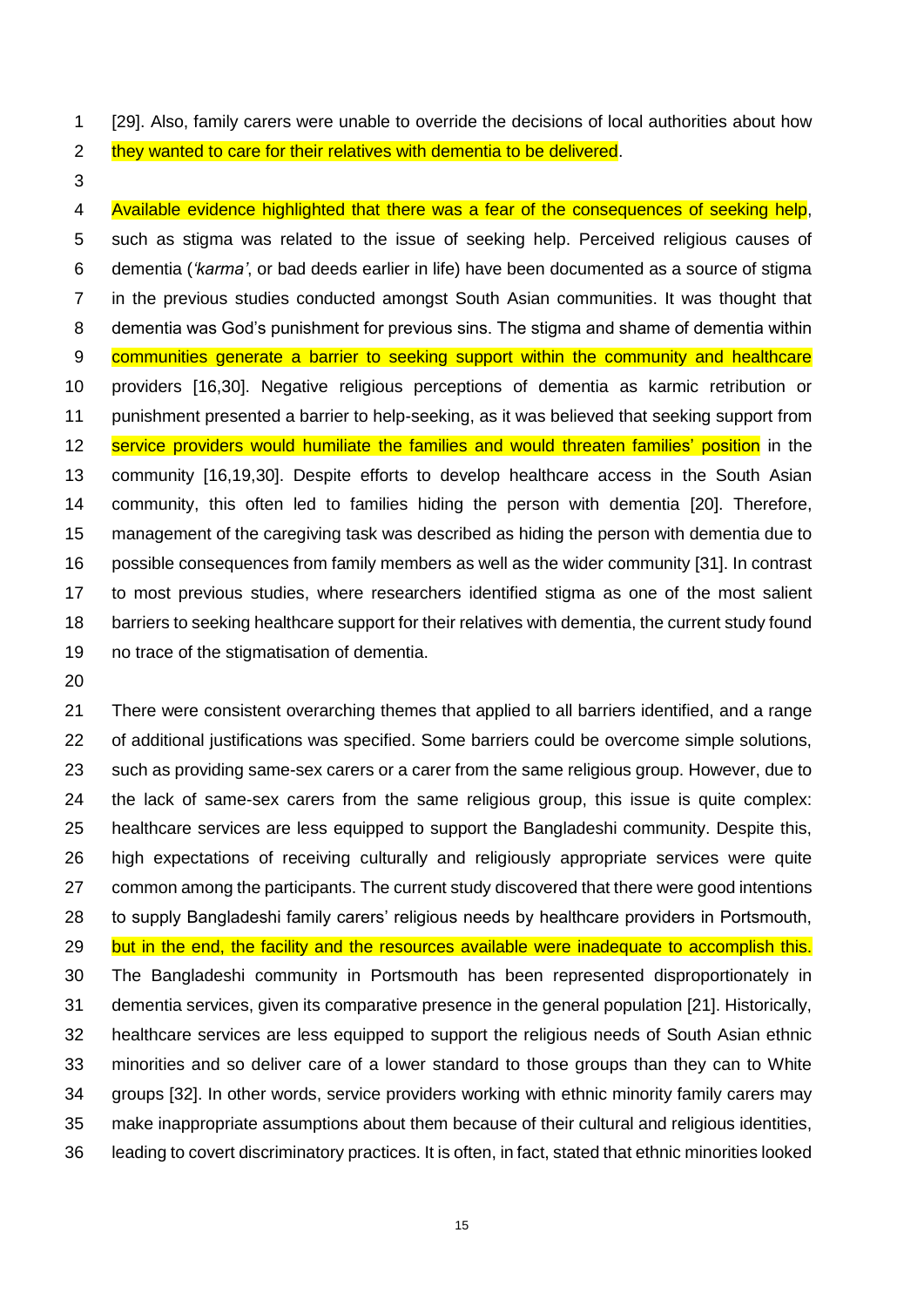after themselves and do not need outside help and resources, which undermines the support provided.

4 The current study challenged the general claim that Bangladeshi families looked after their own. This research has not discovered a sweeping decline in the sense of accessing and accepting government services. Rather, family carers sought help from service providers and 7 tried hard to shield their relatives with dementia from the difficulties they faced in managing 8 caring arrangements with services providers. Specifically, they wanted to ensure that their 9 relatives with dementia were given culturally appropriate services. Family carers also informally educated and trained the agency carers that they believed would help to increase agency carers' knowledge about culturally appropriate services and promote a better 12 understanding of the needs of the Bangladeshi people. Current research results are consistent with the outcome of Katbamna, Ahmad, Bhakta, Baker, & Parker's [33] study, which found that British-Indian and British-Pakistani family carers had scant aid and support within the family and were unwilling to look for support from extended family members. Katbamna et al.'s [33] 16 study also reported that the South Asian family carers had a very negative attitude toward service providers and family carers were reluctant to seek support. However, family carers in this current study sought and received formal support from service providers. Themes that emerged in the present study identify significant cultural and religious dissimilarities in the usage of healthcare services. For most of the South Asian family carers, access to support services (health or social care) occurred as an outcome of acute hospital admission [17]. However, in this study, for opposite-sex caring issues, family carers accessed caring services. Also, previous studies reported that the lack of knowledge was the main reason not to access healthcare services among South Asian family members with dementia [31,34]. However, this was not the case for the Bangladeshi participants in this study and the lack of appropriate cultural and religious services was the main reason for withdrawing from the services.

#### **Strengths and limitations**

29 This is the first study that explored the perspectives of Bangladeshi adults without dementia 30 as well as the experiences of the family carers of relatives with dementia. As a first study, this 31 research covered the areas that it projected to in an efficient way. However, there were a few limitations in this study and future research in the Bangladeshi ethnic minority community may look to expand on these areas. There were limitations in the representativeness and significance of the findings. The participants' age and gender between phases one and two of the study were different, meaning that the participants were not truly representative of each other. The male focus group was attended by a much older age group than those recruited in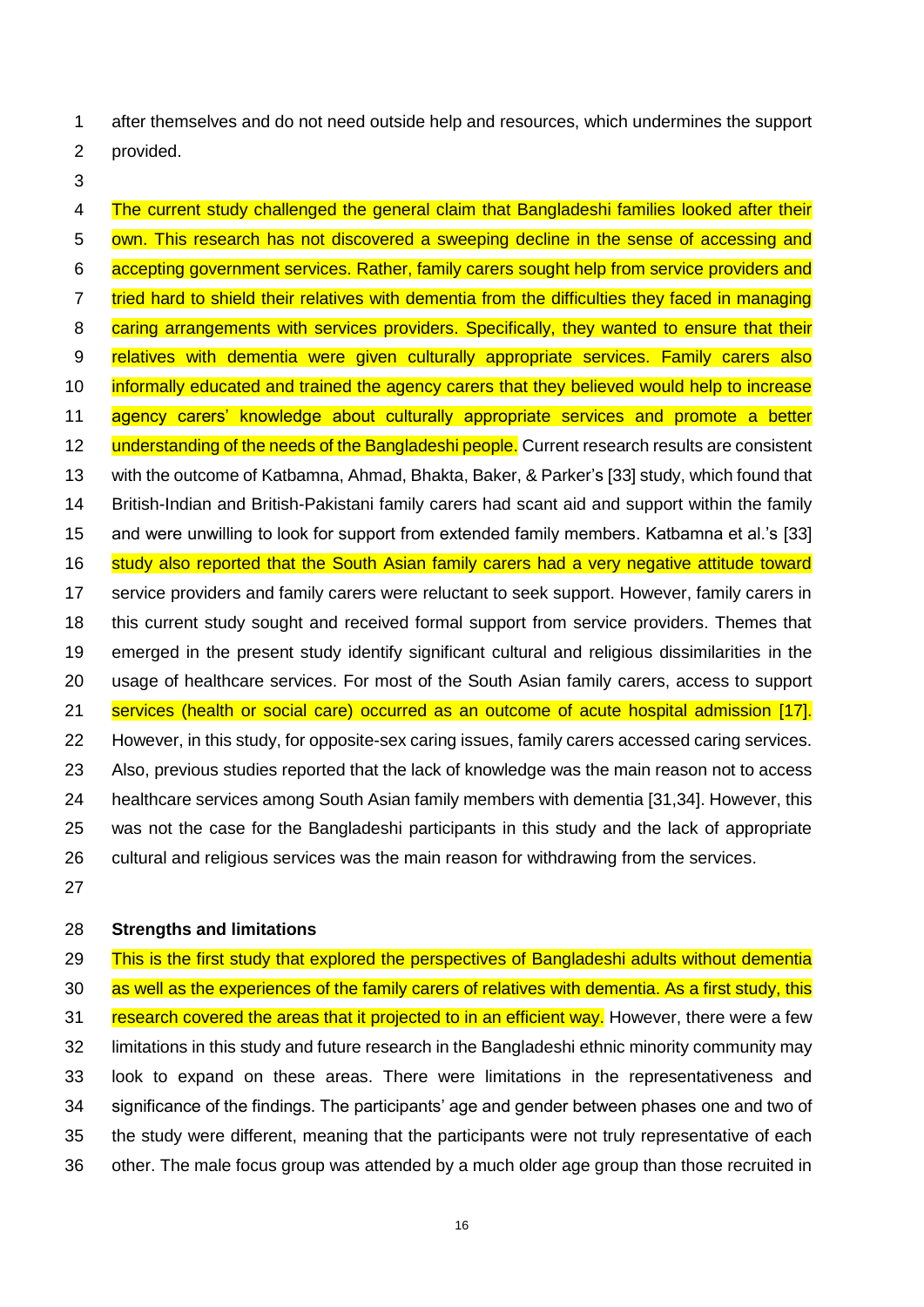both the female focus group and the dementia family carers' group; moreover, all the focus group attendees had a lack of knowledge of dementia and caregiving. Therefore, the findings from the focus groups may not be fully transferable across the entire population, nor among dementia family carers. Nevertheless, this study also had a minimum age criterion of 18 years of age; as such, the results are not readily transferable to younger populations.

## **Conclusion**

| 8               | Although Bangladeshi family carers are vital to maintaining a quality of life for their relatives |
|-----------------|---------------------------------------------------------------------------------------------------|
| 9               | with dementia, a minority of studies on caregiving in dementia focus exclusively on BME family    |
| 10 <sup>°</sup> | carers. The true levels of caregiving burden and strain, barriers to accessing healthcare         |
| 11              | services have been highlighted in this study. Cultural or religious interventions can overcome    |
| 12              | these barriers and thereby improve the quality of the life of ethnic family carers of people with |
| 13              | dementia. Family carers of persons with dementia in the Bangladeshi community may be at           |
| 14              | risk of developing physical and mental health issues attributed to the barriers linked with       |
| 15              | accessing healthcare services and service dissatisfaction. The current complexities of            |
| 16              | caregiving burden experienced by the Bangladeshi family carer, and the problems associated        |
| 17              | with access to dementia services, raise the question whether the healthcare system is             |
| 18              | discriminatory towards the Bangladeshi ethnic group in the UK.                                    |

- 
- 

## **References**

- 
- 1. World Health Organization. (2019). 10 facts on dementia. [cited 2019 Dec 16]. 24 Available from:<https://www.who.int/features/factfiles/dementia/en/><br>25 2. Prince, M., Wimo, A., Guerchet, M., Ali, G. C., Wu, Y. T., &
- 2. Prince, M., Wimo, A., Guerchet, M., Ali, G. C., Wu, Y. T., & Prina, M. (2018). Alzheimer's Disease International (2015). World Alzheimer Report 2015: The Global **Impact of Dementia: An Analysis of Prevalence, Incidence, Cost and Trends.** *Alzheimer's Disease International, London*.
- 3. Hurst, A., Coyne, E., Kellett, U., & Needham, J. (2019). Volunteers motivations and involvement in dementia care in hospitals, aged care and resident homes: An integrative review. Geriatric Nursing, 40(5), 478-486. doi:https://doi.org/10.1016/j.gerinurse.2019.03.010
- 4. Martin, L. (2019). *Practical Nutrition and Hydration for Dementia-Friendly Mealtimes*: Jessica Kingsley Publishers.
- 5. Brodaty, H., & Donkin, M. (2009). Family caregivers of people with dementia. *Dialogues in clinical neuroscience, 11*(2), 217-228.
- 6. Greenwood, N., Habibi, R., Smith, R., & Manthorpe, J. (2015). Barriers to access and minority ethnic carers' satisfaction with social care services in the community: a systematic review of qualitative and quantitative literature. *Health & social care in the community, 23*(1), 64-78. doi:10.1111/hsc.12116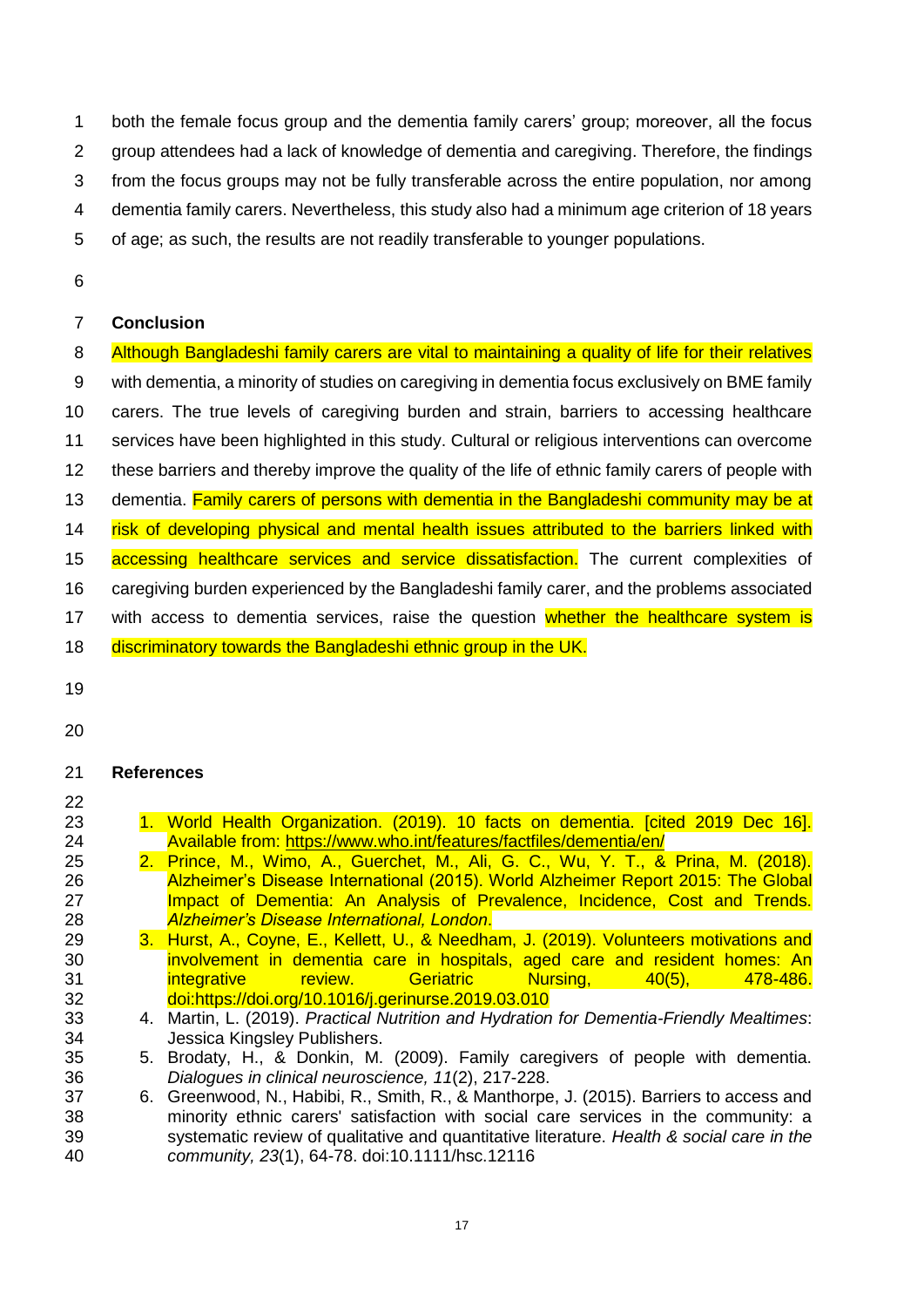8. Sunder, D., & Uddin, L. (2007). A Comparative Analysis of Bangladeshi and Pakistani<br>5 **8. Educational Attainment in London Secondary Schools. InterActions: UCLA Journal of**  Educational Attainment in London Secondary Schools. InterActions: UCLA Journal of Education and Information Studies, 3(2). 9. Jivraj, S. (2012). How has ethnic diversity grown 1991-2001-2011? Retrieved from 8 http://www.ethnicity.ac.uk/census/869 CCSR\_Bulletin\_How\_has\_ethnic\_diversity\_gr [own\\_v4NW.pdf](http://www.ethnicity.ac.uk/census/869_CCSR_Bulletin_How_has_ethnic_diversity_grown_v4NW.pdf) 10. Office for National Statistics. (2013). 2011 Census: Ethnic group, local authorities in 11 the United Kingdom. Online. Release Data: 11 October 2013. Retrieved 30 January 2014: Office for National Statistics Retrieved from [http://www.ons.gov.uk/ons/search/index.html?newquery=2011+Census%3A+Ethnic+](http://www.ons.gov.uk/ons/search/index.html?newquery=2011+Census%3A+Ethnic+group%2C+local+authorities+in+the+United+Kingdom) [group%2C+local+authorities+in+the+United+Kingdom](http://www.ons.gov.uk/ons/search/index.html?newquery=2011+Census%3A+Ethnic+group%2C+local+authorities+in+the+United+Kingdom) 15 11. Office for National Statistics. (2015). 2011 Census: Ethnic group and religion. Online. Release Data: 10 September 2015. Retrieved 30 January 2016: Office for National 17 Statistics **Retrieved Container and Statistics Retrieved from**  [https://www.ons.gov.uk/aboutus/transparencyandgovernance/freedomofinformationfo](https://www.ons.gov.uk/aboutus/transparencyandgovernance/freedomofinformationfoi/ethnicityandreligionbyage) **[i/ethnicityandreligionbyage](https://www.ons.gov.uk/aboutus/transparencyandgovernance/freedomofinformationfoi/ethnicityandreligionbyage)**  12. Kibria, N. (2011). Muslims in motion: Islam and national identity in the Bangladeshi diaspora. New Brunswick, N.J: Rutgers University Press. 13. Dein, S., Alexander, M., & Napier, A. D. (2008). Jinn, Psychiatry and Contested Notions of Misfortune among East London Bangladeshis. Transcultural Psychiatry, 45, 31-55. 14. Rozario, S. (2008). Allah is the scientist of the scientists: Modern medicine and religious healing among British Bangladeshis. Culture and Religion, 10(2), 177-199. 15. Adamson, J., & Donovan, J. (2005). 'Normal disruption': South Asian and African/Caribbean relatives caring for an older family member in the UK. Soc Sci Med, 60, 37-48. 16. Bowes, A., & Wilkinson, H. (2003). 'We didn't know it would get that bad': South Asian experiences of dementia and the service response. *Health & Social Care in the Community, 11*, 387-396. 17. Godfrey, M., & Townsend, J. (2001). Caring for an Elder with Dementia: The experience of Asian caregivers and barriers to the take up of support services. *Leeds: Nuffield Institute for Health, University of Leeds*. 18. Lawrence, V., Murray, J., Samsi, K., & Banerjee, S. (2008). Attitudes and support needs of Black Caribbean, south Asian and White British carers of people with dementia in the UK. The British Journal Of Psychiatry: The Journal Of Mental Science, 193, 240-246. 19. Lawrence, V., Samsi, K., Banerjee, S., Morgan, C., & Murray, J. (2010). Threat to Valued Elements of Life: The Experience of Dementia Across Three Ethnic Groups. *Gerontologist, 51*, 39-50. 43 20. Mackenzie, J. (2006). Stigma and dementia: East European and South Asian family<br>44 carers negotiating stigma in the UK. Dementia: The International Journal of Social carers negotiating stigma in the UK. *Dementia: The International Journal of Social Research and Practice, 5*, 233-247. 21. Turner, S., Christie, A., & Haworth, E. (2005). South Asian and white older people and dementia: a qualitative study of knowledge and attitudes. Diversity in Health and Social Care, 2, 197-209. 22. Parveen, S., Morrison, V., & Robinson, C. A. (2011). Ethnic variations in the caregiver role: A qualitative study. Journal of health psychology, 16(6), 862-872. 23. Hossain, M. Z., & Khan, H. T. A. (2019). Dementia in the Bangladeshi diaspora in England: A qualitative study of the myths and stigmas about dementia. Journal of evaluation in clinical practice. 24. Braun, V., & Clarke, V. (2006). Using thematic analysis in psychology. *Qualitative research in psychology, 3*(2), 77-101.

 7. Mukadam, N., Waugh, A., Cooper, C., & Livingston, G. (2015). What would encourage help-seeking for memory problems among UK-based South Asians? A qualitative

study. *BMJ Open, 5*(9).